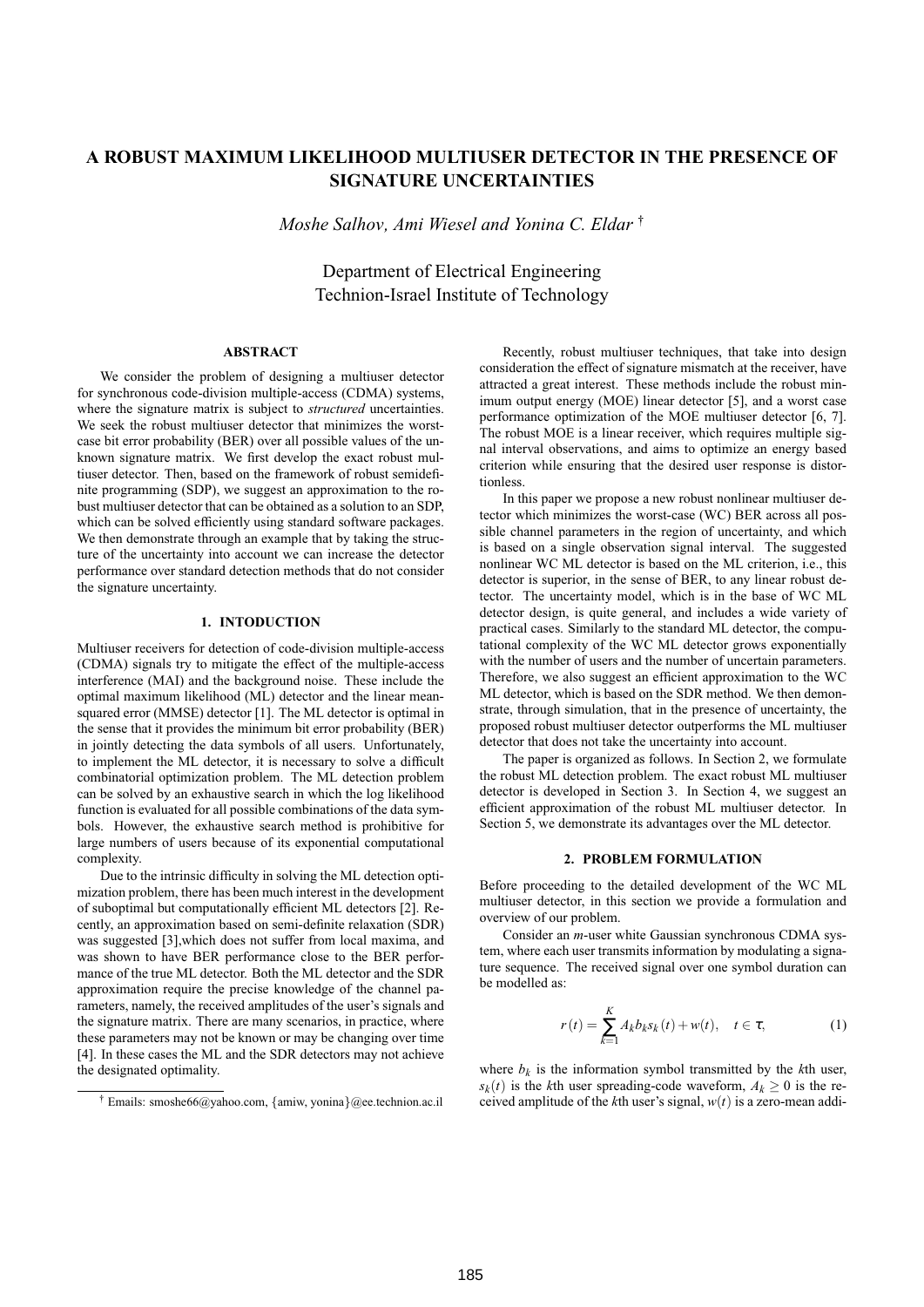tive white Gaussian noise, *K* is the number of users, and  $\tau$  is the observation interval. For concreteness, we assume that  $b_k \in \{1, -1\}$ . At the receiver, the received signal  $r(t)$  is first filtered by a chipmatched filter and then sampled at the chip rate. In general, when the chip shaping is unknown, the filtering is done using suboptimal filters. The output is sampled at chip rate and digitally whitened. The equivalent discrete time white noise model [8] can be expressed in vector form as

$$
\mathbf{r} = \mathbf{S}\mathbf{A}\mathbf{b} + \mathbf{w},\tag{2}
$$

where **S** is the  $n \times m$  matrix of columns  $s_k$ , where the vector  $s_k$ contains the corresponding samples, at the chip rate, of the *k*th user's signature waveform  $s_k(t)$  filtered by the chip-matched filter, **A** is the diagonal matrix with diagonal elements  $A_k > 0$ , **b** is the data vector with components  $b_k$ , and the vector w contains the corresponding samples of the noise process.

The purpose of multiuser detection is to detect the symbols  ${b_k}$  given the observed signal **r**. The ML detector is optimal in the sense that the probability of incorrectly detecting  ${b_k}$  is minimized, under the standard assumptions that the diagonal matrix A and the signature matrix S are known precisely at the receiver.

In practice, the signature vectors  $s_k$  and the diagonal matrix A may not be known exactly, for example, because of channel distortion [4]. Since the distorted  $A$  can be directly translated to an appropriate signature distortion, without lost of generality, we will focus on the case of signature mismatch. To model the uncertainty in the signature matrix S, we assume that

$$
\mathbf{S} = \mathbf{S}_0 + \sum_{i=1}^{\ell} \delta_i \mathbf{S}_i, \tag{3}
$$

where the matrices  $S_i$ ,  $0 \le i \le \ell$  are known, and  $\delta_i$  are perturbations that are only known to lie in some perturbation set  $\mathscr{D}$ . Here, we consider the case in which  $\mathscr D$  consists of block vectors, where each block satisfies a norm constraint. Denoting by d the vector with components  $\delta_i$ , it follows that we can express **d** as a concatenation of *N* vectors  $\mathbf{d}_k$ , where each subvector  $\mathbf{d}_k$  has length  $n_k$ , and satisfies a constraint of the form  $\|\mathbf{d}_k\| \leq \rho_k, 1 \leq k \leq N$ , for a set of nonnegative numbers  $\rho_k$ , that determine the size of the uncertainty and can be estimated from the received signal. Thus,

$$
\mathscr{D} = \left\{ \mathbf{d} = \begin{bmatrix} \delta_1 \\ \vdots \\ \delta_\ell \end{bmatrix} \middle| \mathbf{d} = \begin{bmatrix} \mathbf{d}_1 \\ \vdots \\ \mathbf{d}_N \end{bmatrix}, \mathbf{d}_k \in \mathbb{R}^{n_k}, \|\mathbf{d}_k\| \leq \rho_k \right\},\tag{4}
$$

where  $\sum_{k=1}^{N} n_k = \ell$ , and  $v_k = \sum_{s=1}^{k} n_s$ . The uncertainty set  $\mathscr{D}$  is quite general, and includes several cases of practical interest. For example,  $\mathscr{D}$  includes the cases, considered in [7, 5], in which each of the signature vectors is of the form of

$$
\mathbf{s}_k = \mathbf{s}_k^0 + \mathbf{a}_k,\tag{5}
$$

where  $s_k^0$  is the nominal signature vector and  $a_k$  is the mismatch error vector satisfying  $\|\mathbf{a}_k\| \leq \rho_k$ .

In the case of uncertainty of the form of  $(3)$ , the received signal

can be written as,

$$
\mathbf{r} = \left[\mathbf{S}_0 + \sum_{i=1}^{\ell} \delta_i \mathbf{S}_i\right] \mathbf{A} \mathbf{b} + \mathbf{w} = \left[\mathbf{H}_0 + \sum_{i=1}^{\ell} \delta_i \mathbf{H}_i\right] \mathbf{b} + \mathbf{w}, \quad (6)
$$

where  $H_i = S_i A$ . Since  $\delta_i$  are not known precisely, we cannot directly minimize the error probability. Instead, we seek the ML detector that minimizes the *worst-case error probability* over all possible values of  $\delta_i$ . Thus, we seek the symbols that are the solution to the problem

$$
\hat{\mathbf{b}}_{WCML} = \arg\min_{\mathbf{b}\in\{1,-1\}^N} \max_{\delta\in\mathcal{D}} \Delta(\mathbf{H}(\delta), \mathbf{b}),\tag{7}
$$

where

$$
\Delta(\mathbf{H}(\delta), \mathbf{b}) = ||\mathbf{r} - \mathbf{H}(\delta)\mathbf{b}||^2.
$$
 (8)

We note that previously suggested robust detectors [5, 6, 7], are limited by their inherent linearity, require few symbol periods observation time and aim to minimize the WC BER indirectly. The suggested robust detector requires only one symbol period observation time, and directly minimizes the WC BER.

## **3. ROBUST ML DETECTOR**

To develop a solution to  $(7)$ , we note that  $(8)$  is a square norm of an affine function of δ, hence, (8) is a convex function of δ. We may therefore solve (7) by relying on the following lemma:

**Lemma 1 (Maxima of a convex function).** *Let* f *be a convex function on*  $\mathbb{R}^n$ *, and let*  $\mathbf{X} \in \mathbb{R}^n$  *be a convex set with*  $\mathbf{M}$  *extreme points*  $\mathbf{x}_j \in \mathbf{X}_e$ ,  $1 \leq j \leq M$ . Then

$$
\max_{\mathbf{x}\in\mathbf{X}} \mathbf{f}(\mathbf{x}) = \max_{j} \mathbf{f}(\mathbf{x}_{j}), \quad \mathbf{x}_{j} \in \mathbf{X}_{e}.
$$
 (9)

Equation (8) can be rewritten as

$$
\Delta(\mathbf{H}(\delta), \mathbf{b}) = \|\mathbf{r} - \mathbf{H}_0 \mathbf{b} - \sum_{i=1}^{\ell} \delta_i \mathbf{H}_i \mathbf{b} \|^2
$$

$$
= \left\| \mathbf{r} - \mathbf{H}_0 \mathbf{b} - \sum_{k=1}^{N} \mathbf{G}_k \mathbf{d}_k \right\|^2, \qquad (10)
$$

where

$$
\mathbf{G}_k = \left[ \mathbf{H}_{\mathbf{v}_{k-1}+1} \mathbf{b}, \mathbf{H}_{\mathbf{v}_{k-1}+2} \mathbf{b}, ..., \mathbf{H}_{\mathbf{v}_{k-1}+n_k} \mathbf{b} \right].
$$
 (11)

By definition, a point  $\hat{\mathbf{d}}_k \in \mathcal{D}$  is an extreme point of  $\mathcal{D}$ , if there is no positive length segment in the set  $\mathscr{D}$  for which  $\hat{\mathbf{d}}_k \in \mathscr{D}$  is an interior point. Hence the set  $\mathcal{D}_e$  of extreme points of  $\mathcal D$  consists of all the vectors  $\hat{\mathbf{d}}_k^j \in \mathcal{D}$ , where the only nonzero element is the *j*th element with the value of  $\pm \rho_k$ , i.e., vectors of the form

$$
\hat{\mathbf{d}}_k^j = \begin{bmatrix} 0 \\ \vdots \\ \pm \rho_k \\ \vdots \\ 0 \end{bmatrix}, \quad 1 \le j \le n_k. \tag{12}
$$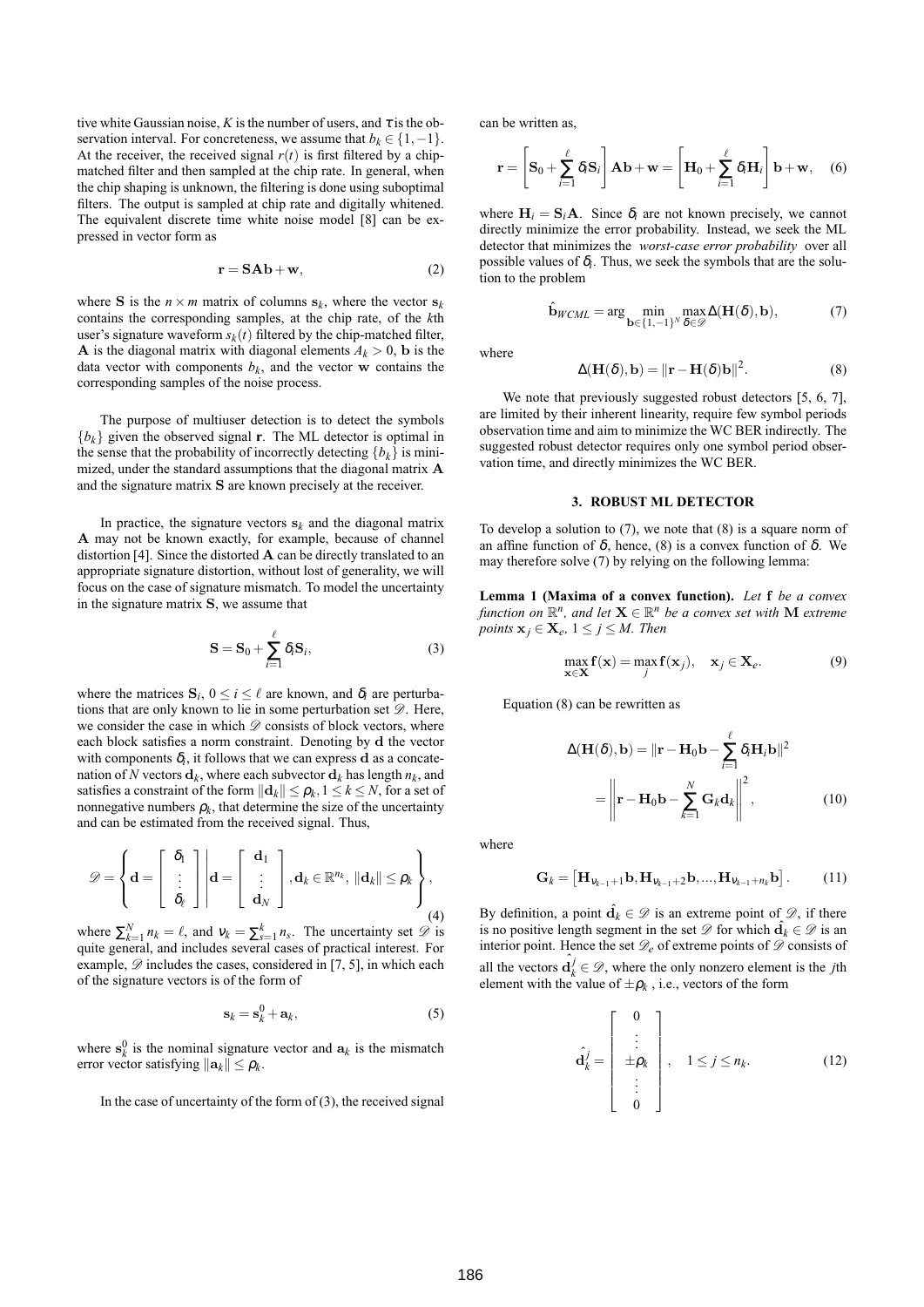From Lemma 1 it therefore follows that the maximum of the convex function (10) on the convex set  $\mathscr D$  is attended at one of the points (12), so that the optimization problem (7) can be reformulated as

$$
\hat{\mathbf{b}}_{\text{WCML}} = \arg\min_{\mathbf{b}\in\{1,-1\}^N} \max_{\mathbf{d}\in\mathcal{D}_e} \Delta(\mathbf{H}(\mathbf{d}),\mathbf{b}).\tag{13}
$$

The size of the set  $\mathscr D$  of extreme points is  $\ell$ . Hence the robust optimization problem, (13), can be solved exactly using an exhaustive search with a complexity of  $2^{K+\ell}$ .

### **4. AN APPROXIMATE ROBUST ML DETECTOR**

We now develop a computationally efficient approximation of the robust ML detector of (13). To this end, we express the robust optimization problem (7) in an alternative form as

$$
\hat{\mathbf{b}}_{WCML} = \arg\min_{\mathbf{b}\in\{1,-1\}^N} \max_{\delta\in\mathscr{D}} \left\{ \widetilde{\mathbf{b}}^* \mathbf{R}(\delta) \widetilde{\mathbf{b}} \right\},\tag{14}
$$

where  $\widetilde{\mathbf{b}} = [\mathbf{b}, 1]$  and  $\mathbf{R}(\delta)$  is given by

$$
\mathbf{R}(\delta) = \begin{bmatrix} \mathbf{Q}(\delta) & -\mathbf{F}^*(\delta) \\ -\mathbf{F}(\delta) & 0 \end{bmatrix}.
$$
 (15)

Here

$$
\mathbf{Q}(\delta) = \left[\mathbf{H}_0 + \sum_{i=1}^{\ell} \delta_i \mathbf{H}_i\right]^* \left[\mathbf{H}_0 + \sum_{i=1}^{\ell} \delta_i \mathbf{H}_i\right],\tag{16}
$$

and

$$
\mathbf{F}(\delta) = \mathbf{F}_0 + \sum_{i=1}^{\ell} \delta_i \mathbf{F}_i = \mathbf{r}^* \mathbf{H}_0 + \sum_{i=1}^{\ell} \delta_i \mathbf{r}^* \mathbf{H}_i.
$$
 (17)

The above WC ML multiuser detection problem can be simplified by assuming that  $\delta_i \ll 1$  and neglecting the sum of the second order terms in  $\mathbf{Q}(\delta)$ , i.e., from (16)

$$
\mathbf{Q}(\delta) \approx \mathbf{H}_0^* \mathbf{H}_0 + \sum_{i=1}^{\ell} \delta_i [\mathbf{H}_i^* \mathbf{H}_0 + \mathbf{H}_0^* \mathbf{H}_i]
$$
  
=  $\mathbf{Q}_0 + \sum_{i=1}^{\ell} \delta_i \mathbf{Q}_i$ , (18)

where  $\mathbf{Q}_0 = \mathbf{H}_0^* \mathbf{H}_0$  and  $\mathbf{Q}_i = \mathbf{H}_i^* \mathbf{H}_0 + \mathbf{H}_0^* \mathbf{H}_i$ . Inserting (18) into (15) yields

$$
\mathbf{R} = \begin{bmatrix} \mathbf{Q}_0 & -\mathbf{F}_0^* \\ \mathbf{F}_0 & 0 \end{bmatrix} + \sum_{i=1}^{\ell} \delta_i \begin{bmatrix} \mathbf{Q}_i & -\mathbf{F}_i^* \\ \mathbf{F}_i & 0 \end{bmatrix}
$$

$$
\triangleq \mathbf{R}_0 + \sum_{i=1}^{\ell} \delta_i \mathbf{R}_i.
$$
(19)

Since  $\widetilde{\mathbf{b}}^* \mathbf{R} \widetilde{\mathbf{b}} = \text{Tr} \left\{ \widetilde{\mathbf{b}} \widetilde{\mathbf{b}}^* \mathbf{R} \right\}$ , the problem (14) is equivalent to

$$
\begin{array}{ll}\n\text{min}\max_{\mathbf{B}} & \text{Tr}\left(\mathbf{BR}(\delta)\right) \\
\text{s.t.} & \mathbf{B} = \widetilde{\mathbf{b}}\widetilde{\mathbf{b}}^*, \quad \widetilde{\mathbf{b}} \in \mathbb{R}^{K+1} \\
B_{ii} = 1, \quad i = 1, \dots, K+1.\n\end{array} \tag{20}
$$

The constraint  $\mathbf{B} = \widetilde{\mathbf{b}} \widetilde{\mathbf{b}}^*$  implies that **B** is rank-1, symmetric and positive semidefinite (PSD). Following [3], we will remove the rank-1 constraint from (20), to obtain the following relaxed optimization problem:

$$
\begin{array}{ll}\n\text{min}\max & \text{Tr}\left(\mathbf{BR}(\delta)\right) \\
\text{s.t.} & \mathbf{B} \succeq 0, \\
& B_{ii} = 1, \quad i = 1, \dots, K + 1.\n\end{array} \tag{21}
$$

Denoting by  $\mathbf{v} = \text{vec}(\mathbf{B})$  and  $\mathbf{r} = \mathbf{r}_0 + \sum_{i=1}^{\ell} \delta_i \mathbf{r}_i =$  $\text{vec}(\mathbf{R}_0 + \sum_{i=1}^{\ell} \delta_i \mathbf{R}_i)$ , where  $\mathbf{m} = \text{vec}(\mathbf{M})$  denotes the vector obtained by stacking the columns of  $M$ , (21) can be reformulated as an SDP with a linear constraint which has affine uncertainty,

$$
\min_{\alpha, \mathbf{B}} \alpha
$$
\ns.t. 
$$
\mathbf{v}^* \left[ \mathbf{r}_0 + \sum_{i=1}^{\ell} \delta_i \mathbf{r}_i \right] \leq \alpha, \quad \forall \delta_i \in \mathcal{D}
$$
\n
$$
\mathbf{B} \succeq 0,
$$
\n
$$
B_{ii} = 1, \quad i = 1, ..., K + 1.
$$
\n(22)

The linear constraint (22), can be reformulated as

$$
\mathbf{v}^*\mathbf{r}_0 + \mathbf{u}^*\delta \le \alpha, \quad \forall \delta \in \mathscr{D}, \tag{23}
$$

where the *i*th component of  $\mathbf{u}_i$  is  $\mathbf{r}_i^* \mathbf{v}$ . Now, for any  $\delta \in \mathcal{D}$ ,

$$
\mathbf{v}^*\mathbf{r}_0 + \mathbf{u}^*\delta \le \mathbf{v}^*\mathbf{r}_0 + \|\mathbf{u}^*\| \|\delta\| \le \mathbf{v}^*\mathbf{r}_0 + \|\mathbf{u}^*\| \sqrt{\sum_{k=1}^N \rho_k^2}, \quad (24)
$$

where, clearly, the upper bound in  $(24)$  can be achieved with equality. Thus, the robust optimization problem (22) is equivalent to the optimization problem

$$
\min_{\alpha, \mathbf{B}} \alpha
$$
\ns.t. 
$$
\mathbf{v}^* \mathbf{r}_0 + \sqrt{\sum_{k=1}^N \rho_k^2} \sqrt{\sum_{i=1}^\ell |\mathbf{r}_i^* \mathbf{v}|^2} \leq \alpha,
$$
\n
$$
\mathbf{B} \succeq 0,
$$
\n
$$
B_{ii} = 1, \quad i = 1, ..., K + 1.
$$
\n(25)

The problem of (25) is a semidefinite optimization problem with second order cone (SOC) constraints, that can be solved efficiently using standard optimization packages [9]. A matrix  $\hat{B}$ , which is a solution to the above SDR (25), has to be converted to the approximate symbol vector  $\hat{b}$ . In [3, 10] the suggested conversion is based on a randomization method which has a high computational complexity. Here we seek a computationally efficient method. Since,  $\mathbf{B} = \widetilde{\mathbf{b}} \widetilde{\mathbf{b}}^*$ , we can extract  $\hat{\mathbf{b}}$  from the optimal solution  $\hat{\mathbf{B}}$ 

$$
\hat{\mathbf{b}} = sign(\widetilde{\mathbf{b}}_{K+1}),\tag{26}
$$

where  $\widetilde{\mathbf{b}}_{K+1}$  is the vector consisting of the first *K* elements of the  $(K+1)$ 'th column of  $\hat{B}$ .